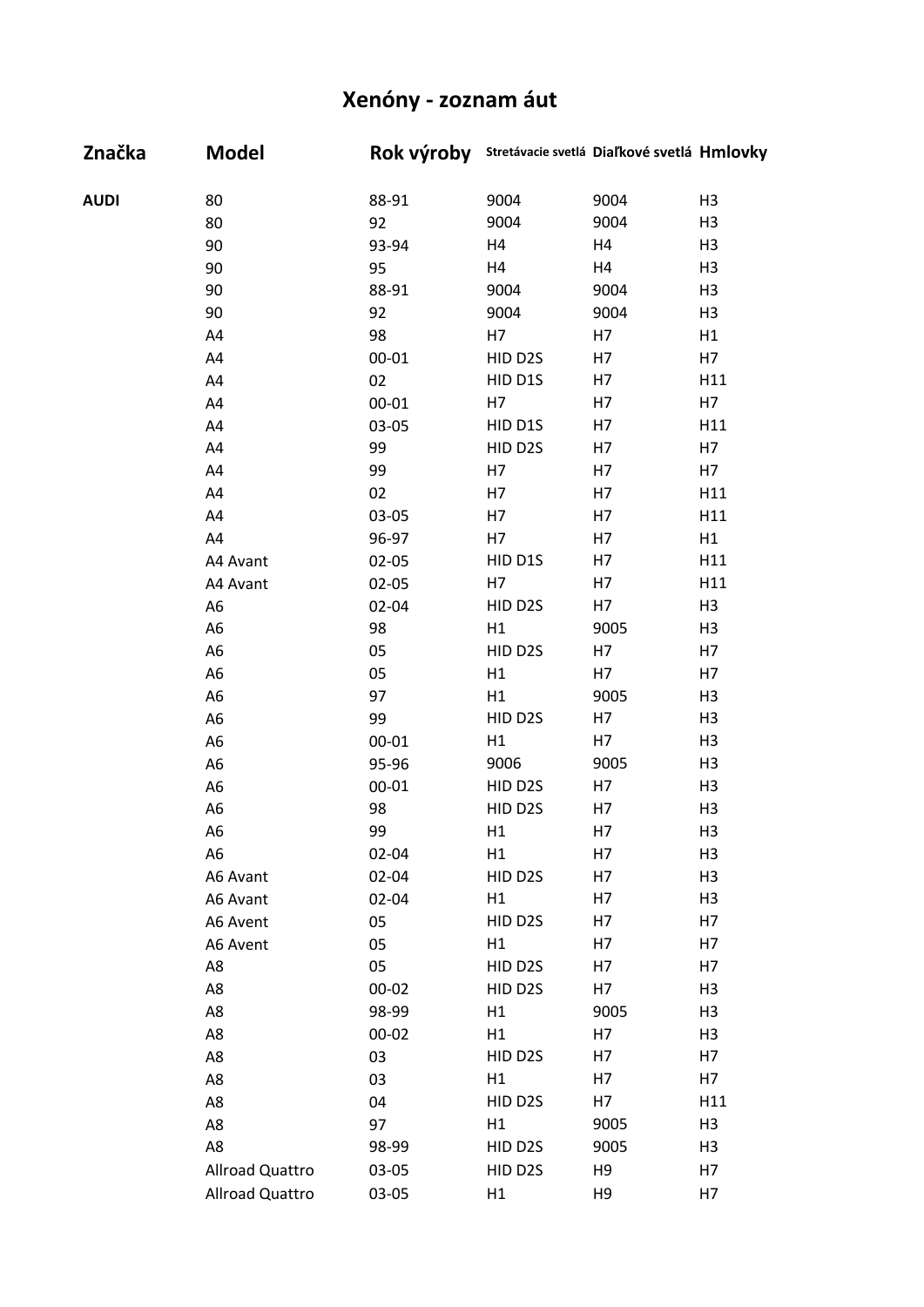| Značka      | <b>Model</b>   |           | Rok výroby Stretávacie svetlá Diaľkové svetlá Hmlovky |      |                |
|-------------|----------------|-----------|-------------------------------------------------------|------|----------------|
| <b>AUDI</b> | Cabriolet      | 95-97     | H4                                                    | H4   | H1             |
|             | Cabriolet      | 98        | H4                                                    | H4   | H <sub>3</sub> |
|             | Cabriolet      | 94        | H4                                                    | H4   | H <sub>3</sub> |
|             | RS6            | 04-05     | HID D2S                                               | H7   | H7             |
|             | S4             | 02        | HID D1S                                               | H7   | H11            |
|             | S <sub>4</sub> | $00 - 01$ | HID D2S                                               | H7   | H7             |
|             | S4             | 04-05     | HID D1S                                               | H7   | H11            |
|             | S4             | 04-06     | H7                                                    | H7   | H11            |
|             | S <sub>4</sub> | 93-94     | 9006                                                  | 9005 | H3             |
|             | S4             | $00 - 01$ | H7                                                    | H7   | H7             |
|             | S4             | 02        | H7                                                    | H7   | H11            |
|             | S4 Avant       | 02        | H7                                                    | H7   | H11            |
|             | S4 Avant       | 04-05     | HID D1S                                               | H7   | H11            |
|             | S4 Avant       | 04-05     | H7                                                    | H7   | H11            |
|             | S4 Avant       | 02        | HID D1S                                               | H7   | H11            |
|             | S <sub>6</sub> | 97        | H1                                                    | 9005 | H <sub>3</sub> |
|             | S6             | 95-96     | 9006                                                  | 9005 | H <sub>3</sub> |
|             | S6 Avant       | 02-04     | H1                                                    | H7   | H <sub>3</sub> |
|             | S6 Avant       | 02-04     | HID D2S                                               | H7   | H <sub>3</sub> |
|             | TT             | $00 - 05$ | H1                                                    | H7   | H <sub>3</sub> |
|             | <b>TT</b>      | $00 - 05$ | HID D2S                                               | H7   | H <sub>3</sub> |
|             | V8             | 90-94     | 9006                                                  | 9005 | H <sub>3</sub> |
|             |                |           |                                                       |      |                |
| <b>BMW</b>  | 3 Series       | 92-94     | 9006                                                  | 9005 | H1             |
|             | 3 Series       | 95        | 9006                                                  | 9005 | H1             |
|             | 3 Series       | 96        | 9006                                                  | 9005 | H1             |
|             | 3 Series       | 97-98     | 9006                                                  | 9005 | H1             |
|             | 3 Series       | 01        | HID D2S                                               | H7   | 9006           |
|             | 3 Series       | 01        | H7                                                    | H7   | 9006           |
|             | 318is          | 96        | H1                                                    | H7   | H1             |
|             | 318ti          | 99        | 9006                                                  | 9005 | H1             |
|             | 323Ci          | 00        | HID D2S                                               | H7   | 9006           |
|             | 323Ci          | $00\,$    | H7                                                    | H7   | 9006           |
|             | 323i           | 99-00     | HID D2S                                               | H7   | 9006           |
|             | 323i           | 99-00     | H7                                                    | H7   | 9006           |
|             | 323iC 323iS    | 99        | 9006                                                  | 9005 | H1             |
|             | 325Ci 330Ci    | $02 - 03$ | HID D2S                                               | H7   | 9006           |
|             | 325Ci 330Ci    | $02 - 03$ | H7                                                    | H7   | 9006           |
|             | 325Ci 330Ci    | 04-05     | HID D2S                                               | H7   | 9006           |
|             | 325Ci 330Ci    | 04-05     | H7                                                    | H7   | 9006           |
|             | 325i 325Xi     | 04-05     | HID D2S                                               | H7   | H11            |
|             | 325i 325Xi     | 04-05     | H7                                                    | H7   | H11            |
|             | 325i 325Xi     | $02 - 03$ | HID D2S                                               | H7   | H11            |
|             | 325i 325Xi     | $02 - 03$ | H7                                                    | H7   | H11            |
|             | 328Ci          | 00        | HID D2S                                               | H7   | 9006           |
|             |                |           |                                                       |      |                |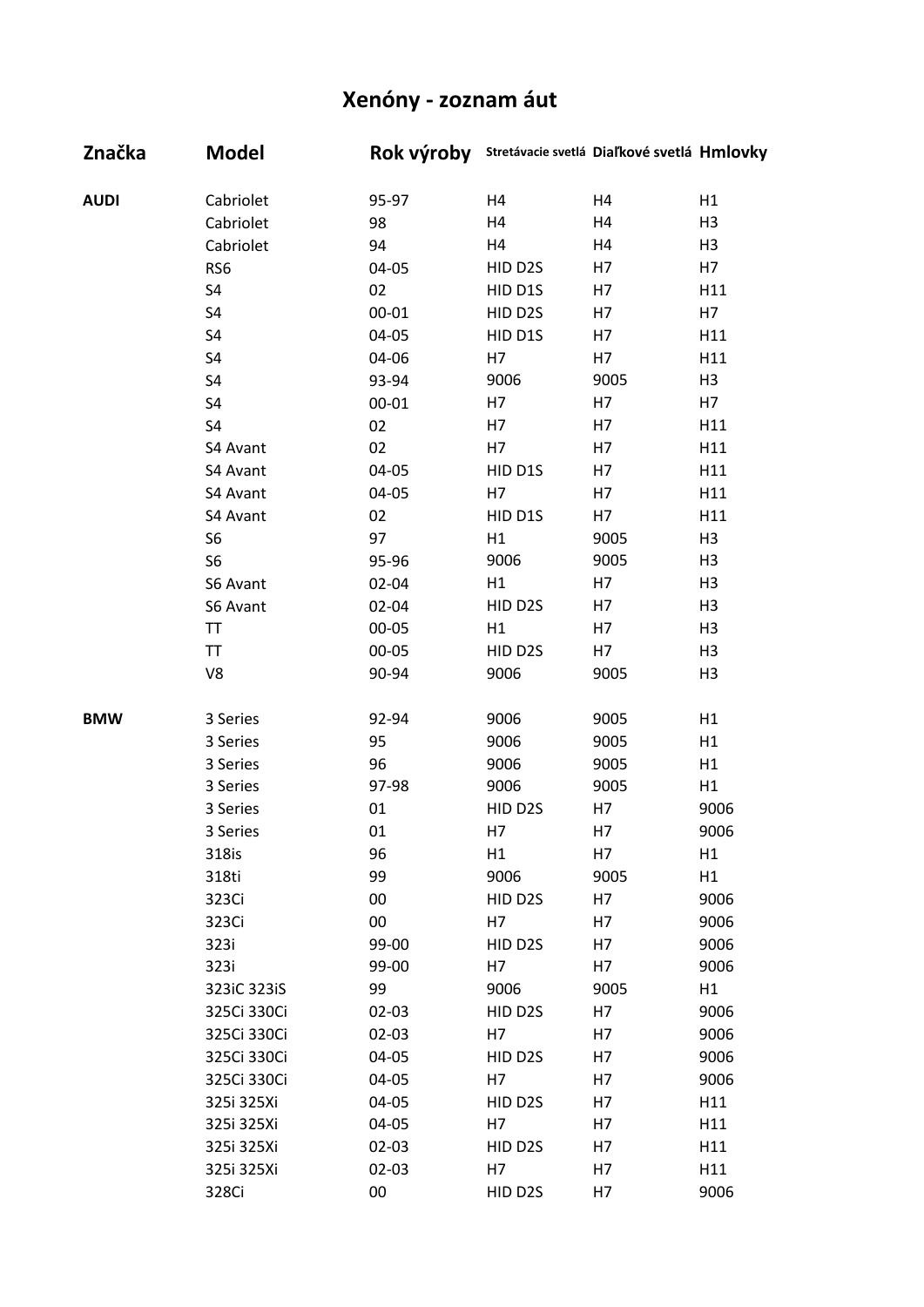| Značka     | <b>Model</b>   | Rok výroby |         | Stretávacie svetlá Diaľkové svetlá Hmlovky |                |
|------------|----------------|------------|---------|--------------------------------------------|----------------|
| <b>BMW</b> | 328Ci          | 00         | H7      | H7                                         | 9006           |
|            | 328i           | 99-00      | HID D2S | H7                                         | 9006           |
|            | 328i           | 99-00      | H7      | H7                                         | 9006           |
|            | 328iC 328iS    | 99         | 9006    | 9005                                       | H1             |
|            | 330i 330Xi     | 04-05      | HID D2S | H7                                         | H11            |
|            | 330i 330Xi     | 04-05      | H7      | H7                                         | H11            |
|            | 330i 330Xi     | $02 - 03$  | HID D2S | H7                                         | H11            |
|            | 330i 330Xi     | $02 - 03$  | H7      | H7                                         | H11            |
|            | 5 Series       | $01 - 02$  | H7      | H7                                         | H <sub>8</sub> |
|            | 5 Series       | $01 - 02$  | HID D2S | H7                                         | H <sub>8</sub> |
|            | 5 Series       | $01 - 02$  | H7      | H7                                         | H <sub>8</sub> |
|            | 5 Series       | 03-05      | HID D2S | H7                                         | H <sub>8</sub> |
|            | 5 Series       | 03-05      | H7      | H7                                         | H <sub>8</sub> |
|            | 5 Series       | 97-00      | H7      | 9005                                       | H7             |
|            | 5 Series       | 97-00      | HID D2S | 9005                                       | H7             |
|            | 5 Series       | 89-95      | 9006    | 9005                                       | H1             |
|            | 645Ci          | 04         | HID D2S | H7                                         |                |
|            | 645Ci          | 05         | HID D2S | H7                                         |                |
|            | 7 Series       | $02 - 05$  | HID D2S | H7                                         | H <sub>3</sub> |
|            | 7 Series       | 99-01      | H1      | H7                                         | H <sub>3</sub> |
|            | 7 Series       | 99-01      | HID D2S | H7                                         | H <sub>3</sub> |
|            | 7 Series       | 04         | HID D2S | H7                                         | H <sub>3</sub> |
|            | 7 Series       | 87-92      | 9006    | 9005                                       | H1             |
|            | 740            | 95-96      | H1      | H7                                         | H <sub>3</sub> |
|            | 740            | 93-94      | 9006    | 9005                                       | H1             |
|            | 750            | 95-96      | HID D2S | H7                                         | H <sub>3</sub> |
|            | 750            | 93-94      | HID D2S | 9005                                       | H1             |
|            | 8 Series       | 97         | 9006    | 9005                                       | H <sub>3</sub> |
|            | 8 Series       | 92-96      | 9006    | 9005                                       | H1             |
|            | M <sub>3</sub> | $02 - 03$  | H7      | H7                                         | 9006           |
|            | M <sub>3</sub> | 04-05      | HID D2S | H7                                         | 9006           |
|            | M <sub>3</sub> | 04-05      | H7      | H7                                         | 9006           |
|            | M <sub>3</sub> | $02 - 03$  | HID D2S | H7                                         | 9006           |
|            | M <sub>3</sub> | 97-98      | 9006    | 9005                                       | H1             |
|            | M <sub>3</sub> | 99         | 9006    | 9005                                       | H1             |
|            | M <sub>5</sub> | $00 - 02$  | HID D2S | H7                                         | 9006           |
|            | M <sub>5</sub> | 03         | HID D2S | H7                                         | 9006           |
|            | X <sub>3</sub> | 04-05      | HID D2S | H7                                         | H11            |
|            | X <sub>3</sub> | 04-05      | H7      | H7                                         | H11            |
|            | X5             | 02-04      | H7      | 9005                                       | H11            |
|            | X5             | $00 - 01$  | H7      | 9005                                       | H1             |
|            | X5             | $00 - 01$  | HID D2S | 9005                                       | H1             |
|            | X5             | 02-04      | HID D2S | 9005                                       | H11            |
|            | X5             | 05         | HID D2S | H1                                         | H11            |
|            | X5             | 05         | H7      | H1                                         | H11            |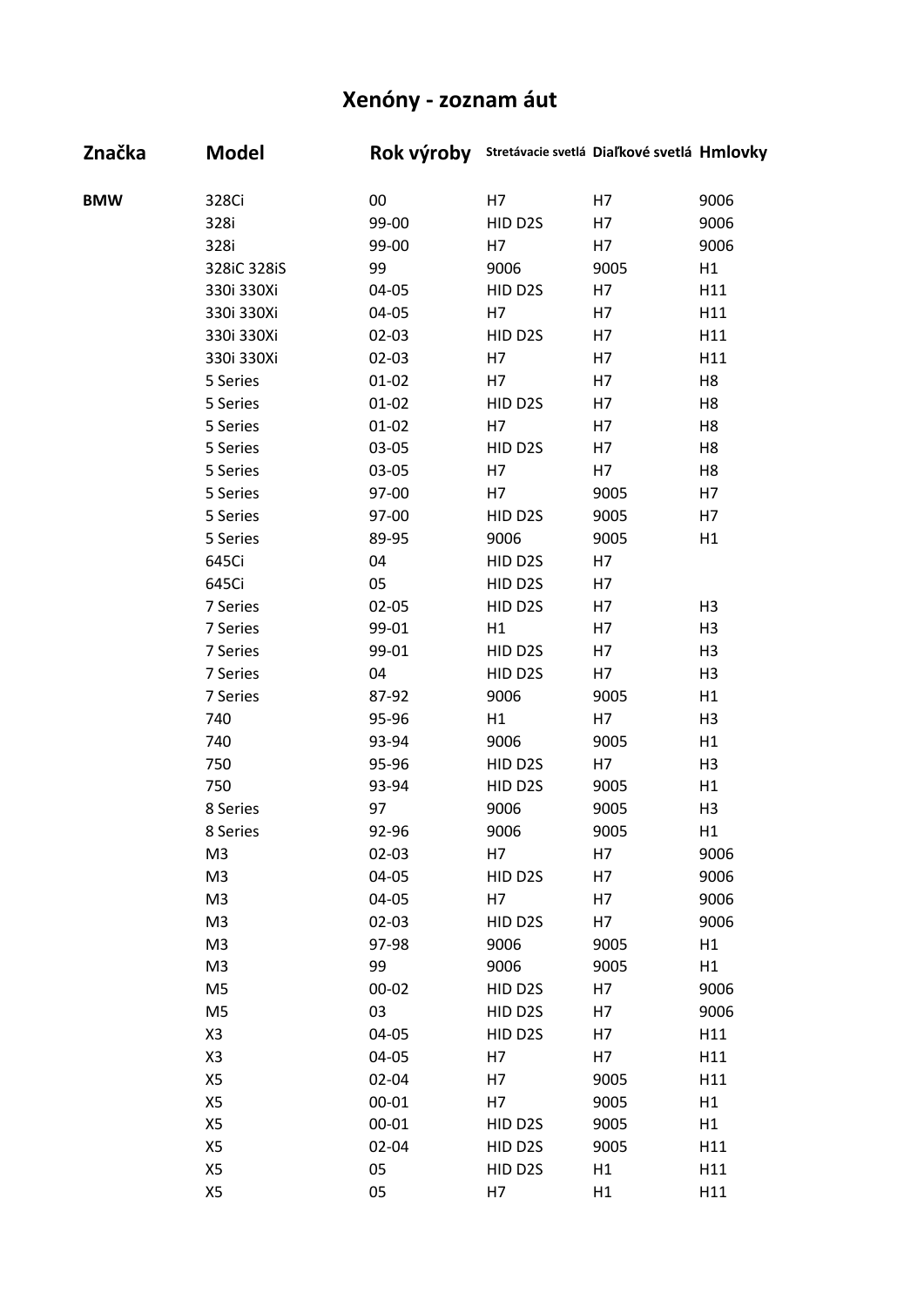| Značka       | <b>Model</b>   | Rok výroby |         | Stretávacie svetlá Diaľkové svetlá Hmlovky |     |
|--------------|----------------|------------|---------|--------------------------------------------|-----|
| <b>BMW</b>   | Z <sub>3</sub> | 97         | 9006    | 9005                                       | H1  |
|              | Z3 1.9L        | 98         | 9006    | 9005                                       | H1  |
|              | Z3 2.8L        | 98         | H7      | 9005                                       | H1  |
|              | Z3 Coupe       | $00 - 01$  | 9006    | 9005                                       | H7  |
|              | Z3 Coupe       | 02         | 9006    | 9005                                       | H7  |
|              | Z3 Coupe       | 99         | 9006    | 9005                                       | H1  |
|              | Z3 Roadster    | 99         | 9006    | 9005                                       | H1  |
|              | Z3 Roadster    | $00 - 01$  | 9006    | 9005                                       | H7  |
|              | Z3 Roadster    | 02         | 9006    | 9005                                       | H7  |
|              | Z4             | 03-04      | HID D2S | H7                                         | H11 |
|              | Z4             | 03-04      | H7      | H7                                         | H11 |
|              | Z4             | 05         | HID D2S | H7                                         | H11 |
|              | Z4             | 05         | H7      | H7                                         | H11 |
|              | Z8             | 00-03      | HID D2S |                                            |     |
| <b>HONDA</b> | Accord         | 03-05      | 9006    | 9005                                       |     |
|              | Accord         | 92         | 9006    | 9005                                       |     |
|              | Accord         | 93         | 9006    | 9005                                       |     |
|              | Accord         | 86-89      | H6054   | H6054                                      |     |
|              | Accord         | 98-00      | 9006    | 9005                                       |     |
|              | Accord         | 98-00      | 9006    | 9005                                       |     |
|              | Accord         | 96-97      | 9006    | 9005                                       |     |
|              | Accord         | 96-97      | 9006    | 9005                                       |     |
|              | Accord         | 94-95      | 9006    | 9005                                       |     |
|              | Accord         | 94-95      | 9006    | 9005                                       |     |
|              | Accord         | 90-91      | 9006    | 9005                                       |     |
|              | Accord         | 86-89      | H6054   | H6054                                      |     |
|              | Accord         | 03-05      | 9006    | 9005                                       |     |
|              | Accord         | 01         | 9006    | 9005                                       |     |
|              | Accord         | 01         | 9006    | 9005                                       |     |
|              | Accord         | 01         | 9006    | 9005                                       |     |
|              | Accord         | 01         | 9006    | 9005                                       |     |
|              | Accord         | 02         | 9006    | 9005                                       |     |
|              | Accord         | 02         | 9006    | 9005                                       |     |
|              | Civic          | 02-03      | H4      | H4                                         |     |
|              | Civic          | 04-05      | 9006    | 9005                                       |     |
|              | Civic          | 04-05      | 9006    | 9005                                       |     |
|              | Civic          | $01 - 03$  | H4      | H4                                         |     |
|              | Civic          | $01 - 03$  | H4      | H4                                         |     |
|              | Civic          | 04-05      | 9006    | 9005                                       |     |
|              | Civic          | 96-98      | H4      | H4                                         |     |
|              | Civic          | 96-98      | H4      | H4                                         |     |
|              | Civic          | 92-95      | H4      | H4                                         |     |
|              | Civic          | 99         | H4      | H4                                         |     |
|              | Civic          | 99         | H4      | H4                                         |     |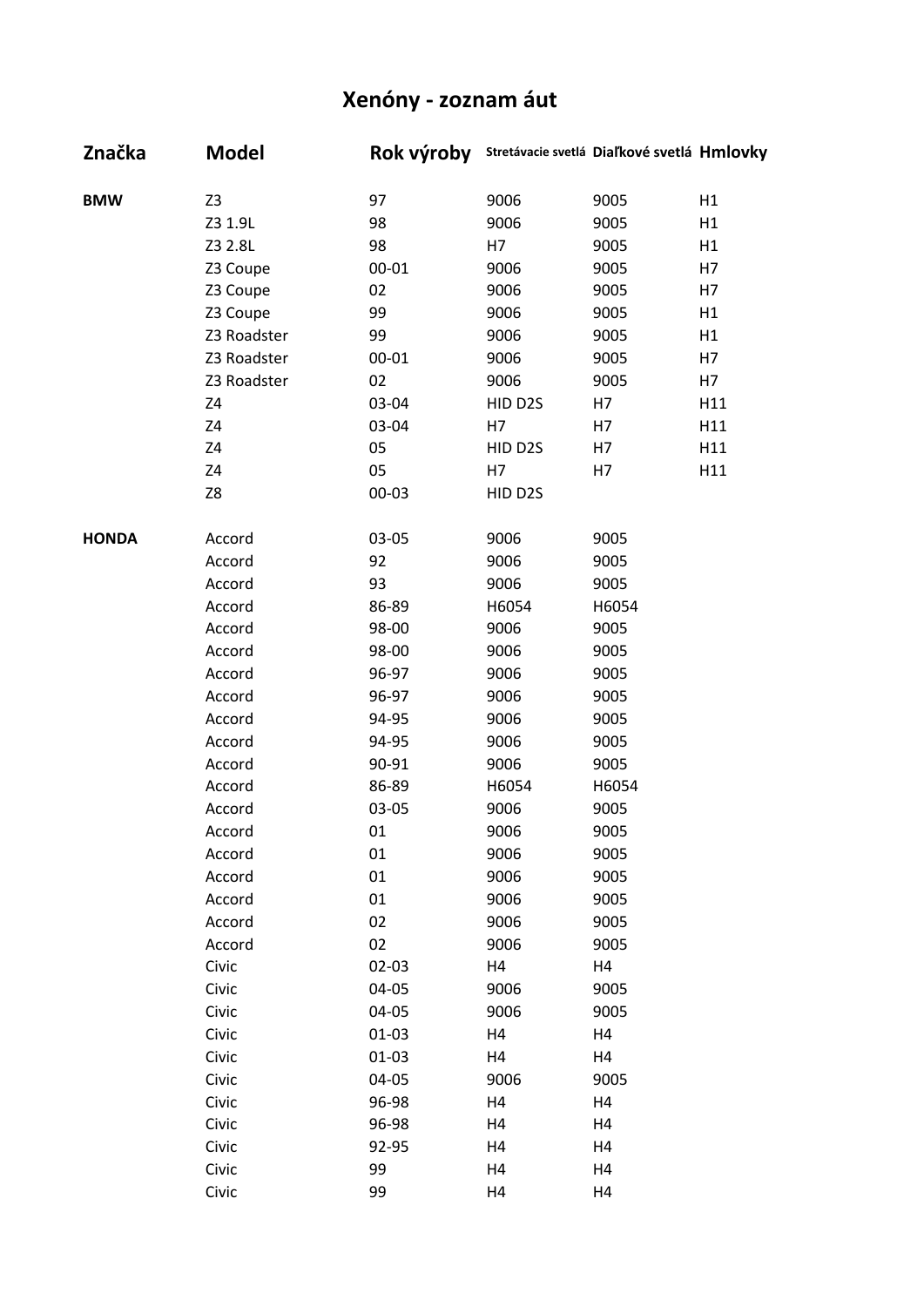| Značka         | <b>Model</b> | Rok výroby |                | Stretávacie svetlá Diaľkové svetlá Hmlovky |                |
|----------------|--------------|------------|----------------|--------------------------------------------|----------------|
| <b>HONDA</b>   | Civic        | 00         | H4             | H4                                         |                |
|                | Civic        | $00\,$     | H4             | H4                                         |                |
|                | <b>CRV</b>   | 97-99      | H4             | H4                                         |                |
|                | <b>CRV</b>   | 00-01      | H4             | H4                                         |                |
|                | <b>CRV</b>   | 05         | H1             | H1                                         |                |
|                | <b>CRV</b>   | 02-04      | H4             | H4                                         |                |
|                | <b>CRX</b>   | 88-92      | 9006           | 9005                                       |                |
|                | <b>CRX</b>   | 87         | 9004           | 9004                                       |                |
|                | Del Sol      | 93-97      | H4             | H4                                         | 1156           |
|                | Element      | 03-05      | H <sub>4</sub> | H4                                         |                |
|                | Insight      | $01 - 05$  | H4             | H4                                         |                |
|                | Odyssey      | 99         | H4             | H4                                         |                |
|                | Odyssey      | 00-04      | H4             | H4                                         |                |
|                | Odyssey      | 95-98      | H4             | H4                                         |                |
|                | Odyssey      | 05         | 9006           | 9005                                       | H <sub>8</sub> |
|                | Passport     | $00 - 02$  | H <sub>4</sub> | H4                                         | H <sub>3</sub> |
|                | Passport     | 94-99      | 9004           | 9004                                       |                |
|                | Pilot        | 03-05      | H4             | H4                                         |                |
|                | Prelude      | 92-93      | 9006           | 9005                                       |                |
|                | Prelude      | 97-01      | H1             | H1                                         |                |
|                | Prelude      | 94-96      | 9006           | 9005                                       |                |
|                | Prelude      | 87-91      |                |                                            | H <sub>3</sub> |
|                | S2000        | $00 - 03$  | HID D2S        | H1                                         |                |
|                | S2000        | 04-05      | HID D2S        | H1                                         |                |
| <b>HYUNDAI</b> | Accent       | 00-02      | H4             | H4                                         |                |
|                | Accent       | $00 - 02$  | H4             | H4                                         |                |
|                | Accent       | 03-05      | H4             | H4                                         |                |
|                | Accent       | 95-99      | 9004           | 9004                                       | H3             |
|                | Elantra      | $01 - 03$  | H7             | H1                                         |                |
|                | Elantra      | 05         | H7             | H1                                         | 9006           |
|                | Elantra      | 05         | H7             | H1                                         | 9006           |
|                | Elantra      | 04         | H7             | H1                                         |                |
|                | Elantra      | 04         | H7             | H1                                         |                |
|                | Elantra      | 96-98      | 9007           | 9007                                       | H <sub>3</sub> |
|                | Elantra      | 93-95      | 9004           | 9004                                       |                |
|                | Elantra      | 96-98      | 9007           | 9007                                       | H <sub>3</sub> |
|                | Elantra      | 99-00      | H4             | H4                                         | H <sub>3</sub> |
|                | Excel        | 87-94      | 9004           | 9004                                       |                |
|                | Santa Fe     | 02-04      | H4             | H4                                         | 893            |
|                | Santa Fe     | 05         | H4             | H4                                         | 880            |
|                | Santa Fe     | 01         | H4             | H4                                         |                |
|                | Scoupe       | 91-94      | 9004           | 9004                                       | H <sub>3</sub> |
|                | Scoupe       | 95         | 9004           | 9004                                       | H <sub>3</sub> |
|                | Sonata       | 97-98      | 9006           | 9005                                       | H1             |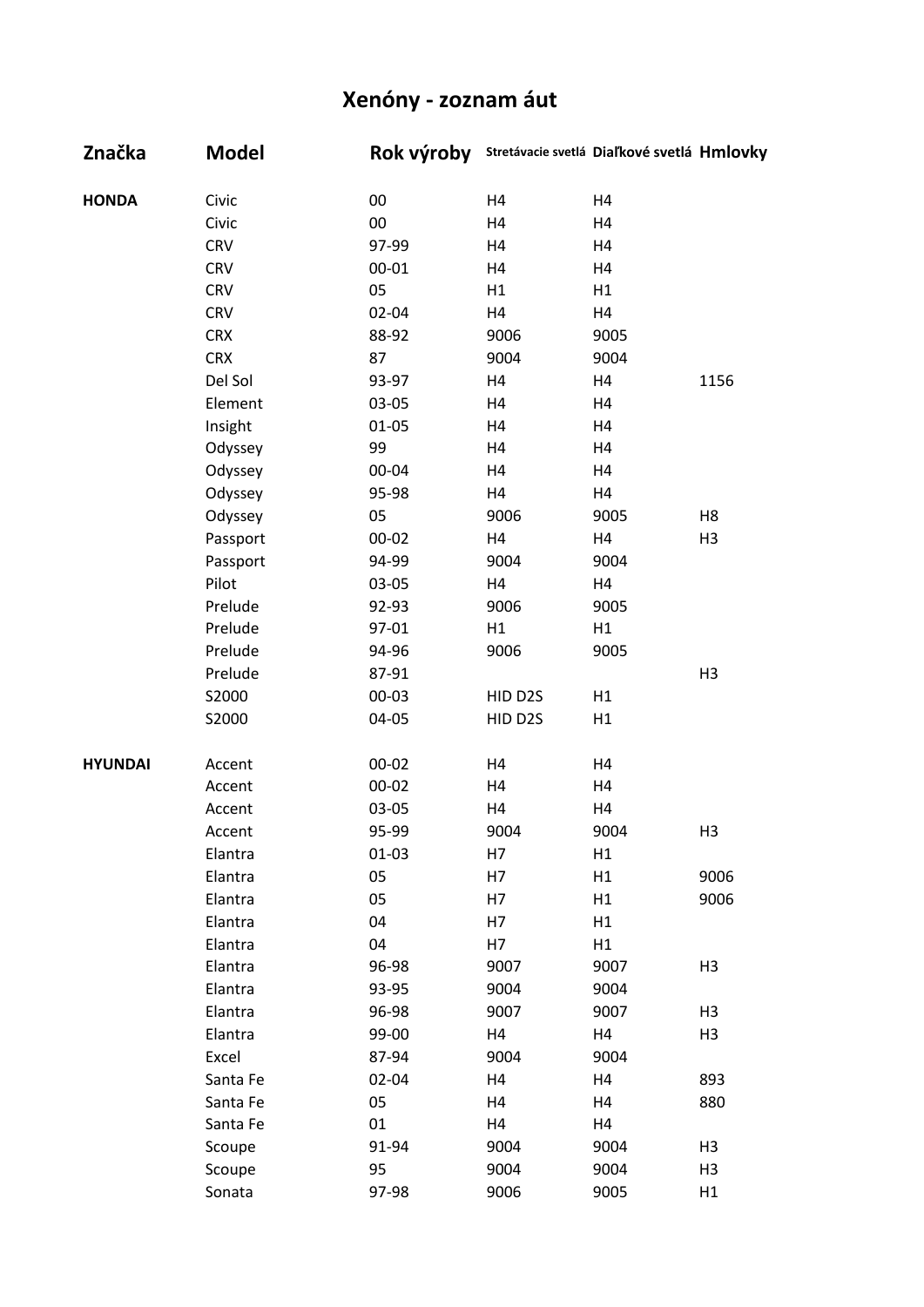| Značka          | <b>Model</b>       |           | Rok výroby Stretávacie svetlá Diaľkové svetlá Hmlovky |      |                |
|-----------------|--------------------|-----------|-------------------------------------------------------|------|----------------|
| <b>HYUNDAI</b>  | Sonata             | 02-04     | H7                                                    | H1   | 9006           |
|                 | Sonata             | 95-96     | 9006                                                  | 9005 | 894            |
|                 | Sonata             | 89-94     | 9004                                                  | 9004 |                |
|                 | Sonata             | 99-01     | H7                                                    | H7   | H <sub>3</sub> |
|                 | Sonata             | 05        | H7                                                    | H1   | 9006           |
|                 | Tiburon            | 97-99     | 9006                                                  | 9005 | H <sub>3</sub> |
|                 | Tiburon            | $00 - 01$ | H7                                                    | H1   | H <sub>3</sub> |
|                 | Tiburon            | 03-04     | H7                                                    | H7   | 9006           |
|                 | Tuscon             | 05        | H4                                                    | H4   |                |
|                 | XG300              | 01        | H7                                                    | H1   | H <sub>3</sub> |
|                 | XG350              | $02 - 05$ | H7                                                    | H1   | H <sub>3</sub> |
| <b>MERCEDES</b> | 190E 300E CE SEL   |           |                                                       |      |                |
|                 | 420SEL 560SEI      | 89-91     | 9004                                                  | 9004 | H <sub>3</sub> |
|                 | 300D E CE TE 190E  | 92-93     | 9004                                                  | 9004 | H <sub>3</sub> |
|                 | 400E 500E          |           |                                                       |      |                |
|                 | 300SD 300SE 500SEL | 92-93     | H4                                                    | H4   | H <sub>3</sub> |
|                 | 600SEL             |           |                                                       |      |                |
|                 | 300SL 500SL        | 92-93     | 9004                                                  | 9004 | H1             |
|                 | 400SE              | 92        | H4                                                    | H4   | H <sub>3</sub> |
|                 | 400SEL 500SEC      |           |                                                       |      |                |
|                 | 600SEC             | 93        | H <sub>4</sub>                                        | H4   | H <sub>3</sub> |
|                 | C Class            | 03-05     | HID D2S                                               | H7   | 9006           |
|                 | C Class            | 03-06     | H7                                                    | H7   | 9006           |
|                 | C Class            | 02        | HID D2R                                               | H7   | 9006           |
|                 | C Class            | 01        | H7                                                    | H7   | 9006           |
|                 | C Class            | 02        | H7                                                    | H7   | 9006           |
|                 | C Class            | 98-00     | HID D2R                                               | H1   | H1             |
|                 | C Class            | 01        | HID D2R                                               | H7   | 9006           |
|                 | C Class            | 98-00     | H7                                                    | H1   | H1             |
|                 | C Class            | 97        | H7                                                    | H1   | H <sub>3</sub> |
|                 | C Class            | 94-96     | H4                                                    | H4   | H <sub>3</sub> |
|                 | CL500 CL55 CL600   | $01 - 02$ | HID D2R                                               | H7   | 9006           |
|                 | CL500 CL55 CL600   | 03-05     | HID D2S                                               | H7   | 9006           |
|                 | CL500 CL600        | $00\,$    | HID D2R                                               | H7   |                |
|                 | CL500 CL600        | 98-99     | HID D2R                                               | H7   | H <sub>3</sub> |
|                 | <b>CLK</b>         | 03-05     | HID D2S                                               | H7   | 9006           |
|                 | <b>CLK</b>         | $00 - 02$ | HID D2R                                               | H7   | H1             |
|                 | <b>CLK</b>         | 03-05     | H7                                                    | H7   | 9006           |
|                 | <b>CLK</b>         | 98-99     | HID D2R                                               | H7   | H1             |
|                 | <b>CLK</b>         | $00 - 02$ | H7                                                    | H7   | H1             |
|                 | <b>CLK320</b>      | 98-99     | H7                                                    | H7   | H1             |
|                 | <b>CLK430</b>      | 99        | H7                                                    | H7   | H1             |
|                 | <b>CLK430</b>      | 99        | HID D2R                                               | H7   | H1             |
|                 | E Class            | 98-01     | H7                                                    | H7   | H1             |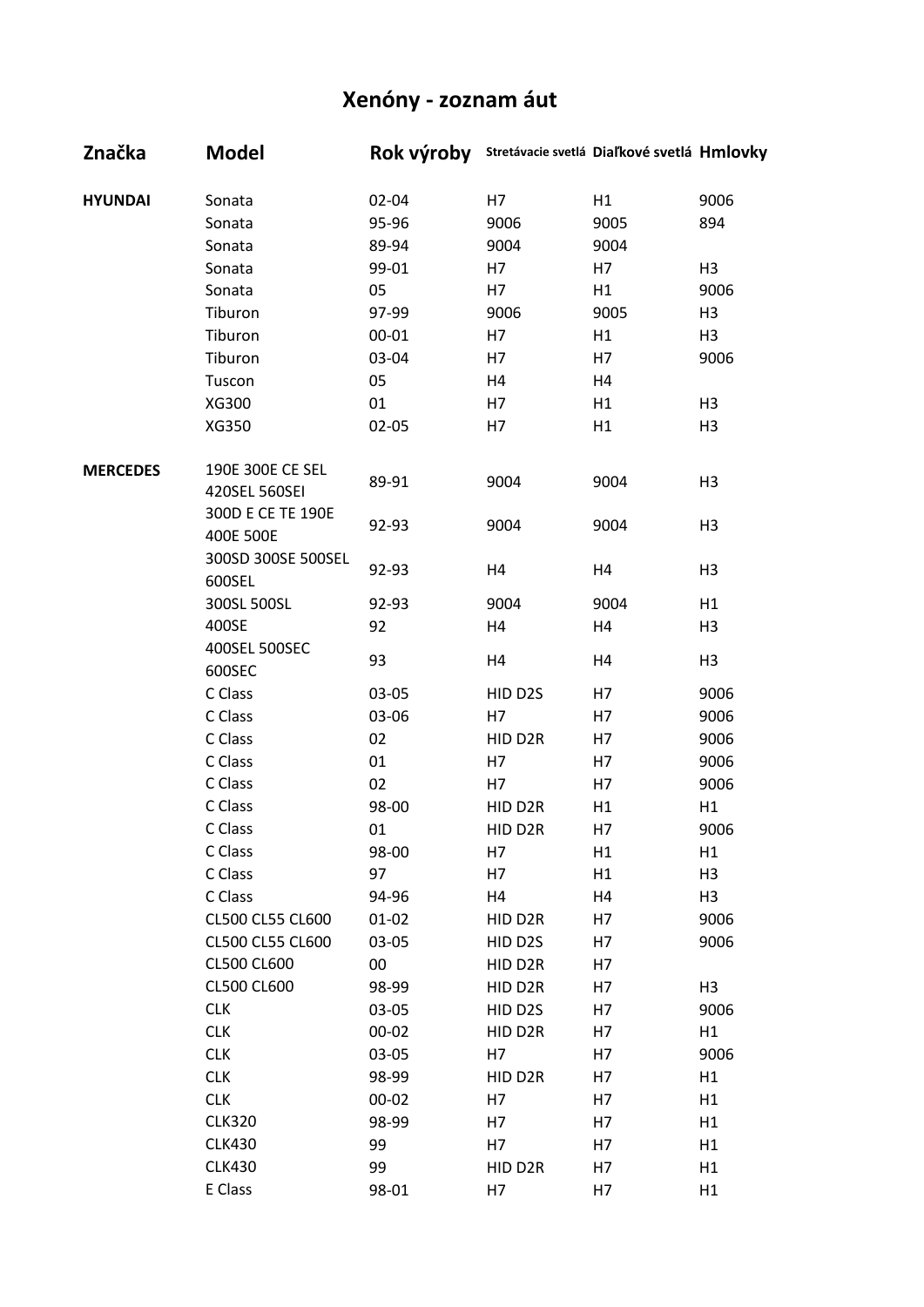| Značka          | <b>Model</b>   | Rok výroby |            | Stretávacie svetlá Diaľkové svetlá Hmlovky |                |
|-----------------|----------------|------------|------------|--------------------------------------------|----------------|
| <b>MERCEDES</b> | E Class        | 98-01      | HID D2R    | H7                                         | H1             |
|                 | E Class        | 04-05      | HID D2S    | H7                                         | H1             |
|                 | E Class        | 96-97      | H7         | H7                                         | H1             |
|                 | E Class        | 96-97      | HID D2R    | H1                                         | H1             |
|                 | E Class        | 94-95      | H4         | H4                                         | H <sub>3</sub> |
|                 | E Class        | 04-05      | H7         | H7                                         | H1             |
|                 | G 500          | 04-05      | H4         | H4                                         | H <sub>3</sub> |
|                 | G 500          | $02 - 03$  | H4         | H4                                         | H <sub>3</sub> |
|                 | M Class        | $02 - 03$  | H7         | H7                                         | H8             |
|                 | M Class        | 04-05      | H7         | H7                                         | H <sub>8</sub> |
|                 | M Class        | $02 - 03$  | HID D2S    | H7                                         | H <sub>8</sub> |
|                 | M Class        | 04-05      | HID D2S    | H7                                         | H <sub>8</sub> |
|                 | M Class        | $00 - 01$  | <b>HID</b> | H1                                         | H <sub>3</sub> |
|                 | M Class        | $00 - 01$  | H7         | H1                                         | H <sub>3</sub> |
|                 | ML 320         | 98-99      | H7         | H1                                         | H <sub>3</sub> |
|                 | ML 430         | 99         | H7         | H1                                         | H <sub>3</sub> |
|                 | S Class        | $00 - 02$  | H7         | H7                                         | H1             |
|                 | S Class        | 03-05      | H7         | H7                                         | H7             |
|                 | S Class        | $00 - 02$  | HID D2R    | H7                                         | H1             |
|                 | S Class        | 03-05      | HID D2S    | H7                                         | H7             |
|                 | S320 S350 S420 | 94         | H4         | H4                                         | H <sub>3</sub> |
|                 | S320 S350 S420 | 95         | H7         | H1                                         | H1             |
|                 | S320 S420      | 96         | H7         | H1                                         | H1             |
|                 | S320 S420      | 97         | HID D2R    | H1                                         | H1             |
|                 | S320 S420      | 97         | H7         | H1                                         | H1             |
|                 | S320 S420 S500 | 98         | HID D2R    | H7                                         | H1             |
|                 | S320 S420 S500 | 99         | HID D2R    | H1                                         | H1             |
|                 | S320 S420 S500 | 98         | H7         | H7                                         | H1             |
|                 | S320 S420 S500 | 99         | H7         | H1                                         | H1             |
|                 | S500           | 97         | HID D2R    | H7                                         | H <sub>3</sub> |
|                 | S500           | 97         | H7         | H1                                         | H1             |
|                 | S500           | 95-96      | H7         | H1                                         | H1             |
|                 | S500           | 97         | HID D2R    | H1                                         | H1             |
|                 | S500           | 95-96      | H4         | H4                                         | H <sub>3</sub> |
|                 | S600           | 95-96      | H7         | H1                                         | H1             |
|                 | S600           | 97         | HID D2R    | H1                                         | H1             |
|                 | S600           | 97         | HID D2R    | H7                                         | H <sub>3</sub> |
|                 | S600           | 98-99      | HID D2R    | H1                                         | H1             |
|                 | SL Class       | 96-97      | 9004       | H1                                         |                |
|                 | SL Class       | 96-00      | HID D2S    | H1                                         | H1             |
|                 | SL Class       | 94-95      | 9004       | 9004                                       | H1             |
|                 | SL500          | 98-99      | HID D2S    | H1                                         | H1             |
|                 | SL500 SL600    | 03-05      | HID D2S    | H7                                         | 9006           |
|                 | SL500 SL600    | 03-05      | H7         | H7                                         | 9006           |
|                 | SL500 SL600    | $01 - 02$  | HID D2S    | H1                                         | H1             |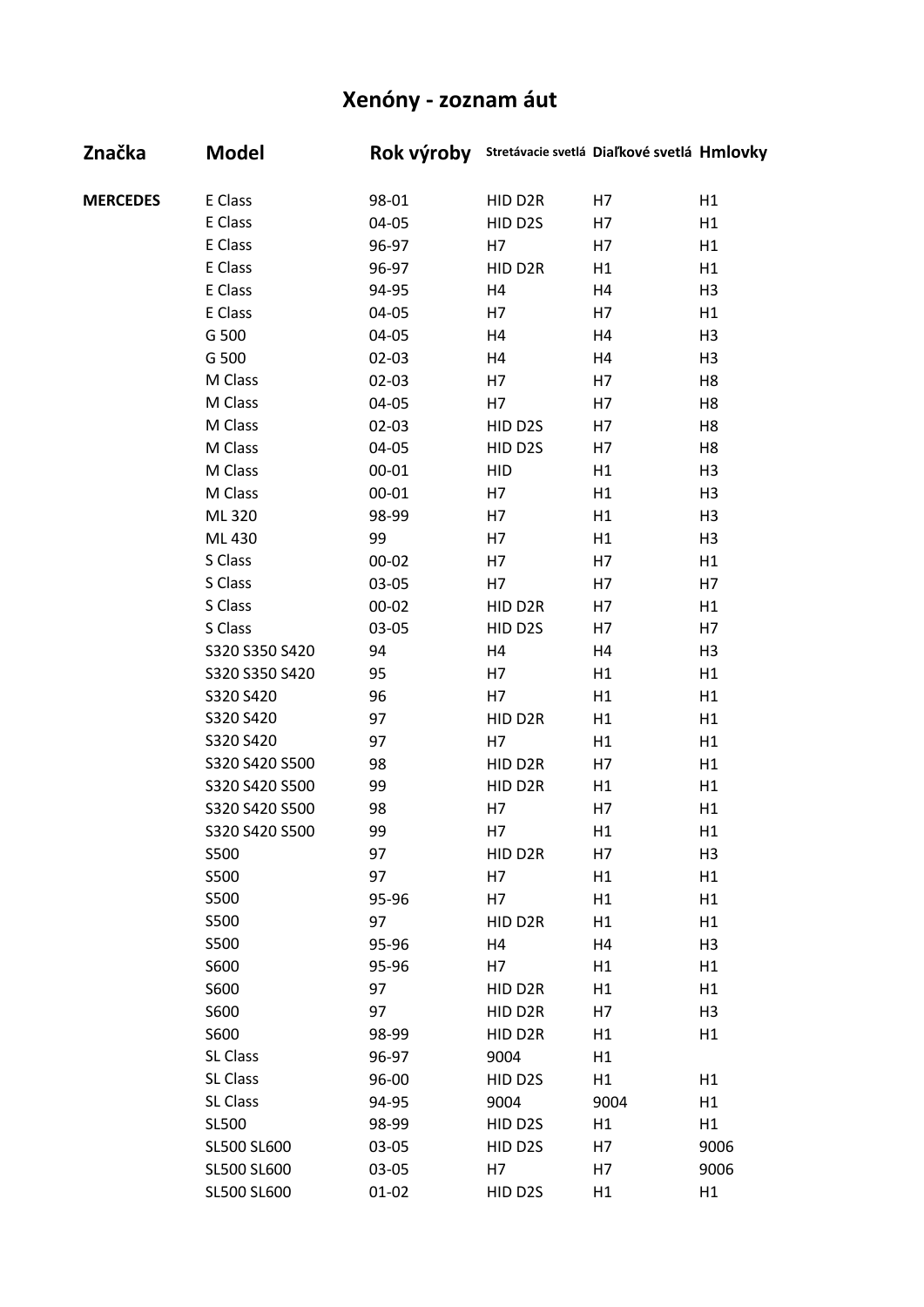| Značka          | <b>Model</b>   |           | Rok výroby Stretávacie svetlá Diaľkové svetlá Hmlovky |       |                |
|-----------------|----------------|-----------|-------------------------------------------------------|-------|----------------|
| <b>MERCEDES</b> | SL500 SL600    | $01 - 02$ | 9004                                                  | 9004  | H1             |
|                 | SL600          | 98-99     | HID D2S                                               | H1    | H1             |
|                 | <b>SLK</b>     | $00\,$    | H7                                                    | H7    | H1             |
|                 | <b>SLK</b>     | 04-05     | H7                                                    | H7    | 9006           |
|                 | <b>SLK</b>     | 98-99     | H7                                                    | H7    | H1             |
|                 | <b>SLK</b>     | 03        | H7                                                    | H7    | 9006           |
|                 | <b>SLK</b>     | $01 - 02$ | H7                                                    | H7    | 9006           |
|                 | <b>SLK</b>     | 04-05     | HID D2S                                               | H7    | 9006           |
|                 | <b>SLK</b>     | 03        | HID D2R                                               | H7    | 9006           |
|                 | <b>SLK</b>     | $01 - 02$ | HID D2R                                               | H7    | 9006           |
|                 | <b>SLK 230</b> | 98-99     | H7                                                    | H7    | H1             |
| <b>NISSAN</b>   | 200SX          | 98        | 9007                                                  | 9007  | H <sub>3</sub> |
|                 | 200SX          | 95-97     | 9004                                                  | 9004  | H <sub>3</sub> |
|                 | 240SX          | 95-96     | H4                                                    | 9005  | H <sub>3</sub> |
|                 | 240SX          | 89-94     | H6054                                                 | H6054 | H <sub>3</sub> |
|                 | 240SX          | 97-98     | H1                                                    | 9005  | H <sub>3</sub> |
|                 | 300ZX          | 88-89     | 9004                                                  | 9004  | H <sub>3</sub> |
|                 | 300ZX          | 90-96     | 9006                                                  | 9005  | H <sub>3</sub> |
|                 | 300ZX          | 87        | 9004                                                  | 9004  | H <sub>3</sub> |
|                 | 350Z           | 03-05     | H7                                                    | H1    |                |
|                 | 350Z           | 03-05     | HID D2R                                               | H7    |                |
|                 | Altima         | $02 - 05$ | HID D2R                                               | 9005  | 9006           |
|                 | Altima         | 05        | HID D2R                                               | 9005  | H11            |
|                 | Altima         | 05        | H1                                                    | 9005  | H11            |
|                 | Altima         | 98-99     | 9007                                                  | 9007  |                |
|                 | Altima         | 93-97     | H4                                                    | H4    | H <sub>3</sub> |
|                 | Altima         | $00 - 01$ | 9007                                                  | 9007  | 894            |
|                 | Altima         | 02-04     | H1                                                    | 9005  | 9006           |
|                 | Armada         | 04-05     | 9006                                                  | 9005  | 881            |
|                 | Frontier       | 05        | 9007                                                  | 9007  | H11            |
|                 | Frontier       | $01-03$   | 9007                                                  | 9007  | H <sub>3</sub> |
|                 | Frontier       | 98        | 9004                                                  | 9004  |                |
|                 | Frontier       | 04        | 9007                                                  | 9007  | 899            |
|                 | Frontier       | 99-00     | 9004                                                  | 9004  | H <sub>3</sub> |
|                 | Maxima         | 04-05     | HID D2S                                               |       | H <sub>3</sub> |
|                 | Maxima         | 97-99     | 9004                                                  | 9004  | H <sub>3</sub> |
|                 | Maxima         | 86-88     | 9004                                                  | 9004  | H <sub>3</sub> |
|                 | Maxima         | 89-96     | 9004                                                  | 9004  | H <sub>3</sub> |
|                 | Maxima         | 86-88     | 9004                                                  | 9004  |                |
|                 | Maxima         | 85        | 9004                                                  | 9004  | H <sub>3</sub> |
|                 | Maxima         | $00 - 01$ | H4                                                    | H4    | H <sub>3</sub> |
|                 | Maxima         | $02 - 03$ | HID D2R                                               | 9005  |                |
|                 | Murano         | 03-05     | 9007                                                  | 9007  | 9006           |
|                 | Murano         | 03-05     | HID D2S                                               | 9007  | 9006           |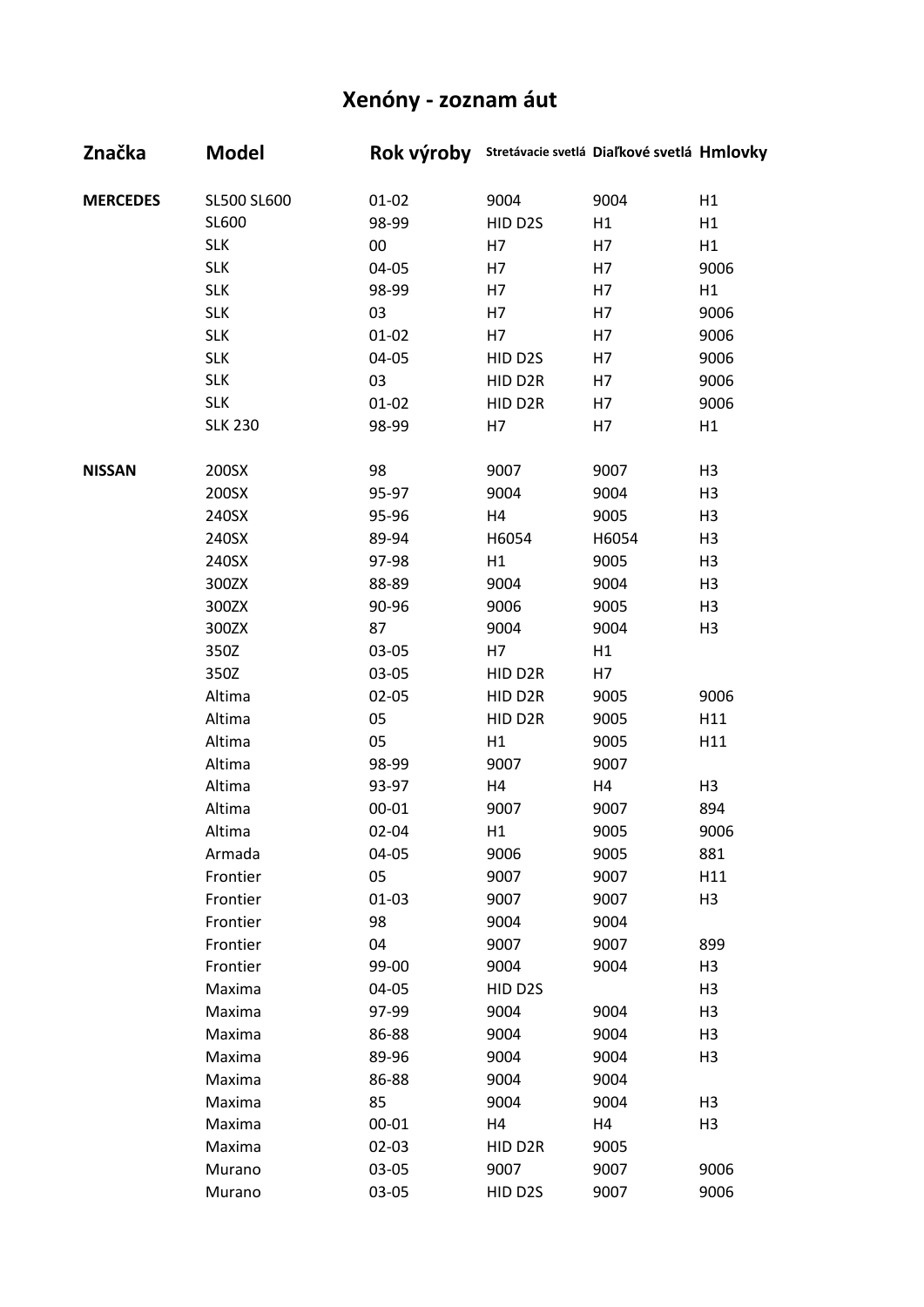| Značka         | <b>Model</b>  | Rok výroby |                 | Stretávacie svetlá Diaľkové svetlá Hmlovky |                |
|----------------|---------------|------------|-----------------|--------------------------------------------|----------------|
| <b>NISSAN</b>  | <b>ΝΧ</b>     | 93         | 9004            | 9004                                       | H <sub>3</sub> |
|                | <b>NX</b>     | 91-92      | H6054           | H6054                                      | H <sub>3</sub> |
|                | Pathfinder    | 87-94      | 9004            | 9004                                       |                |
|                | Pathfinder    | 00-04      | H4              | H4                                         | H <sub>3</sub> |
|                | Pathfinder    | 95-99      | 9004            | 9004                                       | H <sub>3</sub> |
|                | Pathfinder    | 05         | 9007            | 9007                                       | H11            |
|                | Pickup        | 89-94      | H6054           | H6054                                      |                |
|                | Pickup        | 89-94      | 9004            | 9004                                       |                |
|                | Pickup        | 95-97      | H6054           | H6054                                      |                |
|                | Quest         | 98         | 9007            | 9007                                       |                |
|                | Quest         | $00 - 01$  | 9007            | 9007                                       | 894            |
|                | Quest         | 99         | 9007            | 9007                                       |                |
|                | Quest         | 02         | 9007            | 9007                                       | 894            |
|                | Quest         | 04-05      | 9006            | 9005                                       | H11            |
|                | Quest         | 97         | 9007            | 9007                                       |                |
|                | Quest         | 96         | 9007            | 9007                                       |                |
|                | Quest         | 93-95      | 9004            | 9004                                       |                |
|                | Sentra        | 93-94      | H4              | H4                                         | H <sub>3</sub> |
|                | Sentra        | 85-87      | 9004            | 9004                                       |                |
|                | Sentra        | $00 - 03$  | 9007            | 9007                                       | H <sub>3</sub> |
|                | Sentra        | 95-99      | 9004            | 9004                                       | H <sub>3</sub> |
|                | Sentra        | 88-92      | 9004            | 9004                                       |                |
|                | Sentra        | 04-05      | H <sub>13</sub> | H <sub>13</sub>                            | H11            |
|                | Stanza        | 86-87      | 9004            | 9004                                       |                |
|                | Stanza        | 86-87      | 9004            | 9004                                       |                |
|                | Stanza        | 88-92      | 9004            | 9004                                       |                |
|                | Stanza        | 85         | 9004            | 9004                                       |                |
|                | Titan         | 04-05      | 9006            | 9005                                       | 899            |
|                | Xterra        | 05         | 9007            | 9007                                       | H11            |
|                | Xterra        | $02 - 04$  | 9007            | 9007                                       | 893            |
|                | <b>Xterra</b> | $00 - 01$  | 9004            | 9004                                       | H <sub>3</sub> |
| <b>PEUGEOT</b> | 405           | 89-91      | 9004            | 9004                                       | H <sub>3</sub> |
|                | 505           | 86-91      | H6054           |                                            | H <sub>3</sub> |
|                | 505 Turbo     | 86-91      | H6054           |                                            | H <sub>3</sub> |
| <b>SUBARU</b>  | Baja          | 03-04      | H1              | 9005                                       | 9006           |
|                | Baja          | 05         | H1              | 9005                                       | 9006           |
|                | Baja          | 05         | 9007            | 9007                                       | 9006           |
|                | Forester      | 98-00      | H4              | H4                                         | 9006           |
|                | Forester      | $01 - 02$  | H4              |                                            | 9006           |
|                | Forester      | 03-05      | H4              | H4                                         |                |
|                | Impreza       | 04-05      | H1              | 9005                                       | H <sub>3</sub> |
|                | Impreza       | 04-05      | H1              | 9005                                       | H <sub>3</sub> |
|                | Impreza       | 93-96      | H4              | H4                                         |                |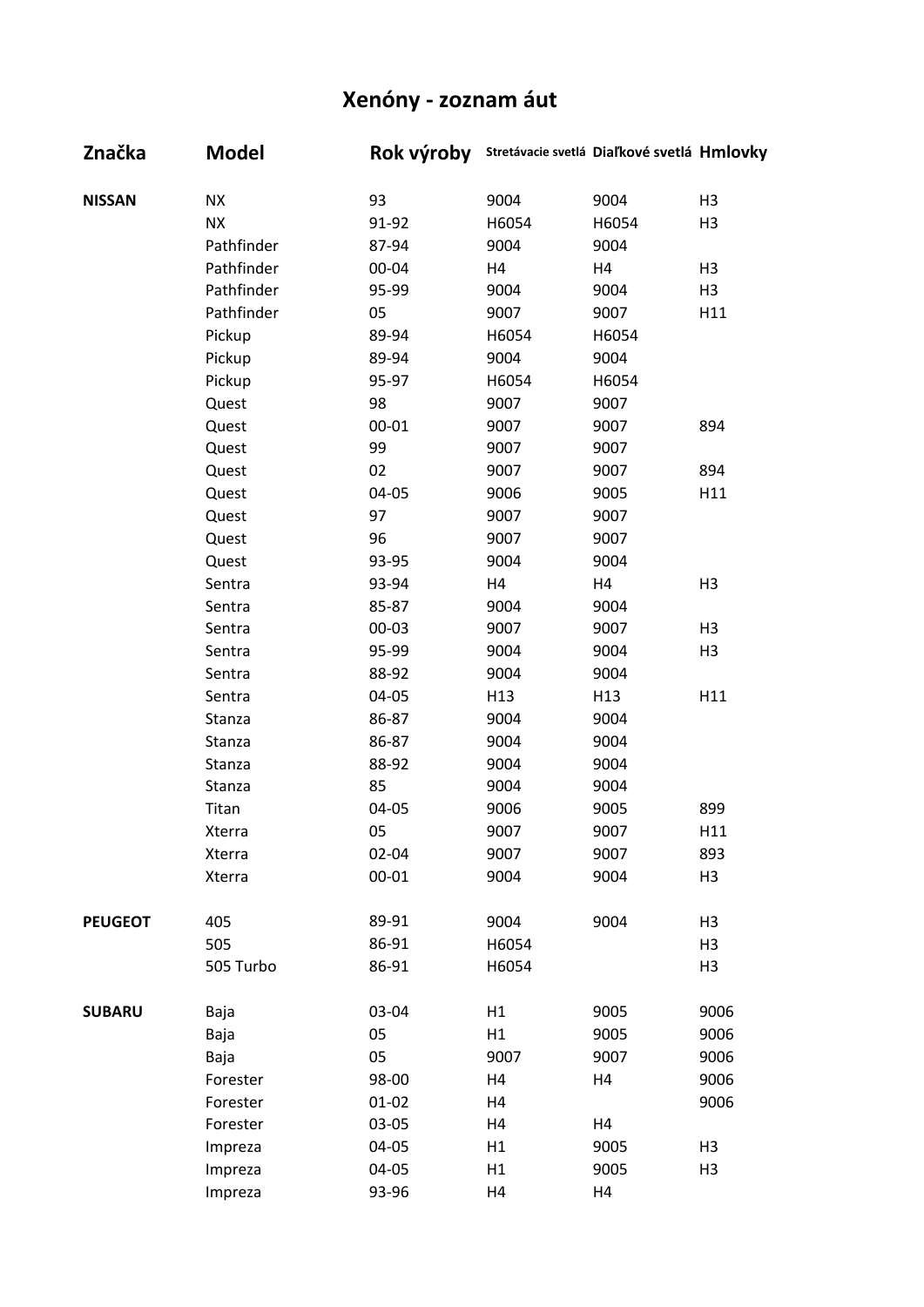| Značka        | <b>Model</b>        | Rok výroby |         | Stretávacie svetlá Diaľkové svetlá Hmlovky |                |
|---------------|---------------------|------------|---------|--------------------------------------------|----------------|
| <b>SUBARU</b> | Impreza             | 97-01      | H4      | H4                                         | H <sub>3</sub> |
|               | Impreza             | $02 - 03$  | 9007    | 9007                                       | H <sub>3</sub> |
|               | Justy               | 89-94      | 9004    | 9004                                       |                |
|               | Legacy              | 98-99      | 9007    | 9007                                       | H <sub>3</sub> |
|               | Legacy              | 92-94      | H4      | H4                                         |                |
|               | Legacy              | 00-04      | 9007    | 9007                                       | H <sub>3</sub> |
|               | Legacy              | 95-97      | H4      | H4                                         | 9006           |
|               | Legacy              | 05         | H7      | 9005                                       | H <sub>3</sub> |
|               | Legacy              | 00-04      | 9007    | 9007                                       | H <sub>3</sub> |
|               | Legacy              | 05         | H7      | 9005                                       | H <sub>3</sub> |
|               | Legacy GT           | 00-04      | H1      | 9005                                       | H <sub>3</sub> |
|               | Legacy Outback      | 00-04      | H1      | 9005                                       | 9006           |
|               | Legacy Outback      | 00-04      | H1      | 9005                                       | 9006           |
|               | Loyole              | 90-94      | 9004    | 9004                                       |                |
|               | Outback             | 05         | H7      | 9005                                       | 9006           |
|               | Outback             | 05         | H7      | 9005                                       | 9006           |
|               | <b>SVX</b>          | 92-97      | 9006    | 9005                                       | H <sub>3</sub> |
|               | <b>WRX</b>          | 04-05      | H1      | 9005                                       | H <sub>3</sub> |
|               | <b>WRX STi</b>      | 05         | HID D2R | 9005                                       | H <sub>3</sub> |
|               | <b>WRX STi</b>      | 04         | HID D2R | 9005                                       | H <sub>3</sub> |
| <b>SUZUKI</b> | Aerio               | 03-05      | H4      | H4                                         | H11            |
|               | Esteem              | 98-02      | H4      | H4                                         |                |
|               | Esteem              | 95-97      | H4      | H4                                         |                |
|               | Forenza             | 04-05      | H7      | H1                                         |                |
|               | <b>Grand Vitara</b> | 04         | H4      | H4                                         | H <sub>3</sub> |
|               | <b>Grand Vitara</b> | $01 - 03$  | H4      | H4                                         | H <sub>3</sub> |
|               | <b>Grand Vitara</b> | 99-00      | Η4      | H4                                         |                |
|               | <b>Grand Vitara</b> | 05         | H4      | H4                                         | H3             |
|               | Reno                | 05         | H7      | H7                                         |                |
|               | Sidekick            | 96-98      | 9004    | 9004                                       |                |
|               | Sidekick            | 89-95      | 9004    | 9004                                       |                |
|               | Swift               | 90-94      | 9004    | 9004                                       |                |
|               | Swift               | 95-97      | Η4      | H4                                         |                |
|               | Swift               | 98-01      | 9007    | 9007                                       |                |
|               | Verona              | 04-05      | H7      | 9005                                       |                |
|               | Vitara              | 04         | H4      | H4                                         |                |
|               | Vitara              | 99-00      | H4      | H4                                         |                |
|               | Vitara              | $01 - 03$  | H4      | H4                                         |                |
|               | X90                 | 96-98      | H4      | H4                                         |                |
|               | XL <sub>7</sub>     | 04-05      | H4      | H4                                         | H <sub>3</sub> |
| <b>TOYOTA</b> | 4Runner             | $01 - 02$  | H4      |                                            | H <sub>3</sub> |
|               | 4Runner             | 99-00      | H4      |                                            | H <sub>3</sub> |
|               | 4Runner             | 96-98      | H4      |                                            |                |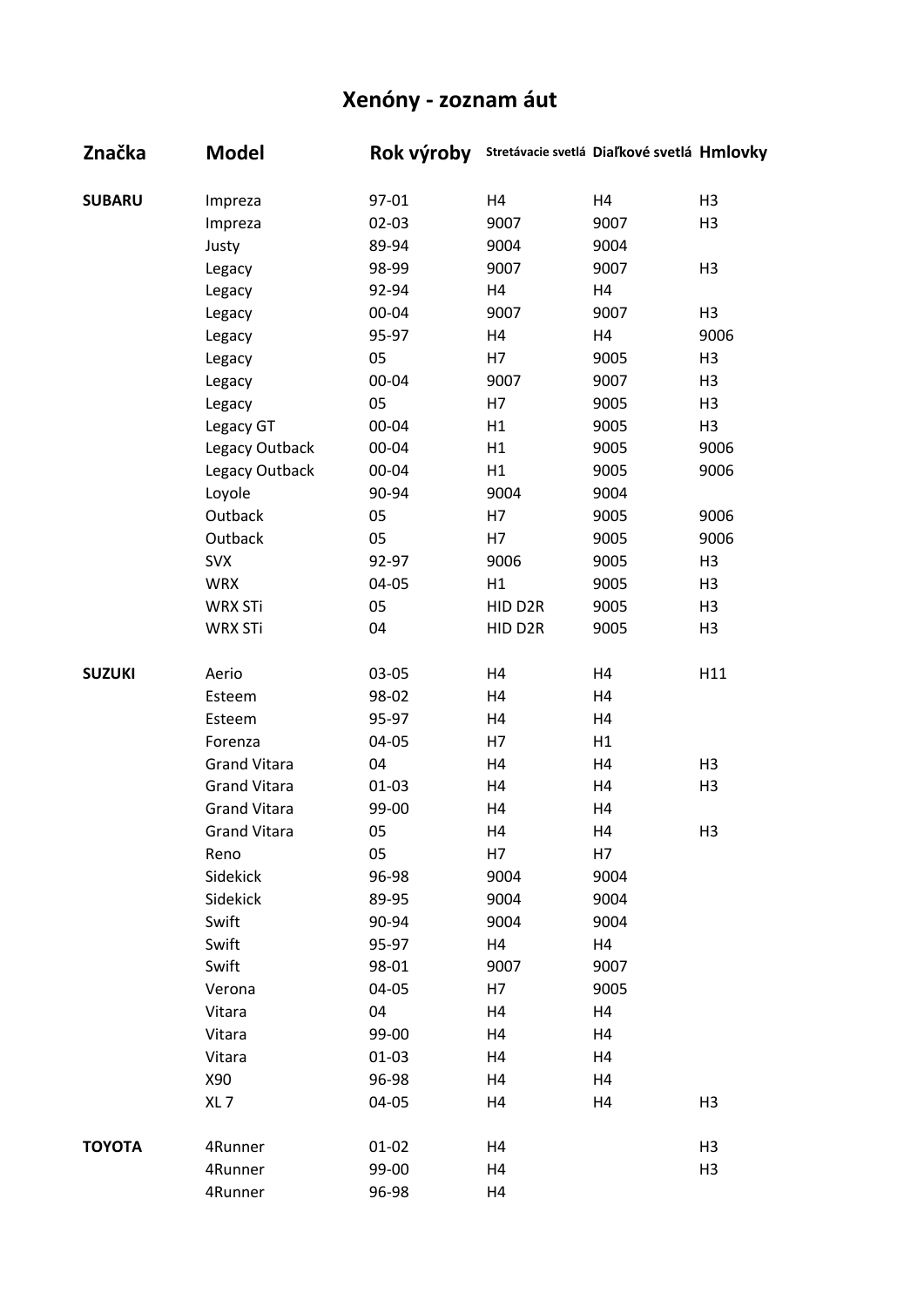| Značka        | <b>Model</b>    | Rok výroby | Stretávacie svetlá Diaľkové svetlá Hmlovky |       |                |
|---------------|-----------------|------------|--------------------------------------------|-------|----------------|
| <b>TOYOTA</b> | 4Runner         | 92-95      | 9004                                       |       |                |
|               | 4Runner         | 03         | 9006                                       | 9005  | 9006           |
|               | 4Runner         | 04-05      | 9006                                       | 9005  | 9006           |
|               | Avalon          | 04         | 9006                                       | 9005  | 9006           |
|               | Avalon          | 05         | 9006                                       | 9005  | 9006           |
|               | Avalon          | 05         | HID D2R                                    | 9005  | 9006           |
|               | Avalon          | 98-99      | 9006                                       | 9005  | H <sub>3</sub> |
|               | Avalon          | 95-97      | 9006                                       | 9005  |                |
|               | Avalon          | $00 - 03$  | 9006                                       | 9005  | 9006           |
|               | Camry           | $00 - 01$  | 9006                                       | 9005  |                |
|               | Camry           | 97-99      | H4                                         | H4    |                |
|               | Camry           | 92         | 9006                                       | 9005  |                |
|               | Camry           | 85-87      | 9004                                       | 9004  |                |
|               | Camry           | $02 - 04$  | 9006                                       | 9005  | 9006           |
|               | Camry           | 88-91      | 9004                                       | 9004  |                |
|               | Camry           | 93-96      | 9006                                       | 9005  |                |
|               | Camry           | 05         | 9006                                       | 9005  | 9006           |
|               | Celica          | 04-05      | H7                                         | 9005  | H <sub>3</sub> |
|               | Celica          | 04-05      | HID D2R                                    | 9005  | H <sub>3</sub> |
|               | Celica          | $00 - 02$  | H7                                         | 9005  | H <sub>3</sub> |
|               | Celica          | 93         |                                            |       | H <sub>3</sub> |
|               | Celica          | 94-99      | 9006                                       | 9005  | H <sub>3</sub> |
|               | Celica          | 87-92      |                                            |       | H <sub>3</sub> |
|               | Corolla         | 93-97      | 9006                                       | 9005  |                |
|               | Corolla         | $01 - 02$  | 9006                                       | 9005  | H <sub>3</sub> |
|               | Corolla         | 03-05      | 9006                                       | 9005  | H <sub>3</sub> |
|               | Corolla         | 98-00      | H4                                         | H4    |                |
|               | Cressida        | 89-92      | 9004                                       | 9004  |                |
|               | Cressida        | 88         | 9004                                       | 9004  |                |
|               | Echo            | 03-05      | H4                                         | H4    | 9006           |
|               | Echo            | $00 - 02$  | H4                                         | H4    |                |
|               | Highlander      | 04-05      | 9006                                       | 9005  | 9006           |
|               | Highlander      | $01 - 03$  | 9006                                       | 9005  | H <sub>3</sub> |
|               | Land Cruiser    | 98-02      | 9006                                       | 9005  | 9006           |
|               | Land Cruiser    | 93-97      | 9006                                       | 9005  |                |
|               | Land Cruiser    | 03-05      | 9006                                       | 9005  | 9006           |
|               | Matrix          | 03-05      | 9006                                       | 9005  | 9006           |
|               | MR <sub>2</sub> | 03-05      | H7                                         | 9005  | 9006           |
|               | MR <sub>2</sub> | $00 - 02$  | H4                                         | H4    |                |
|               | MR <sub>2</sub> | 93-95      | H6054                                      | H6054 | H <sub>3</sub> |
|               | MR <sub>2</sub> | 87-92      | H6054                                      | H6054 |                |
|               | Paseo           | 93-98      | H4                                         | H4    |                |
|               | PickUp          | 93-95      | H6054                                      | H6054 |                |
|               | Previa          | 94-9       |                                            |       |                |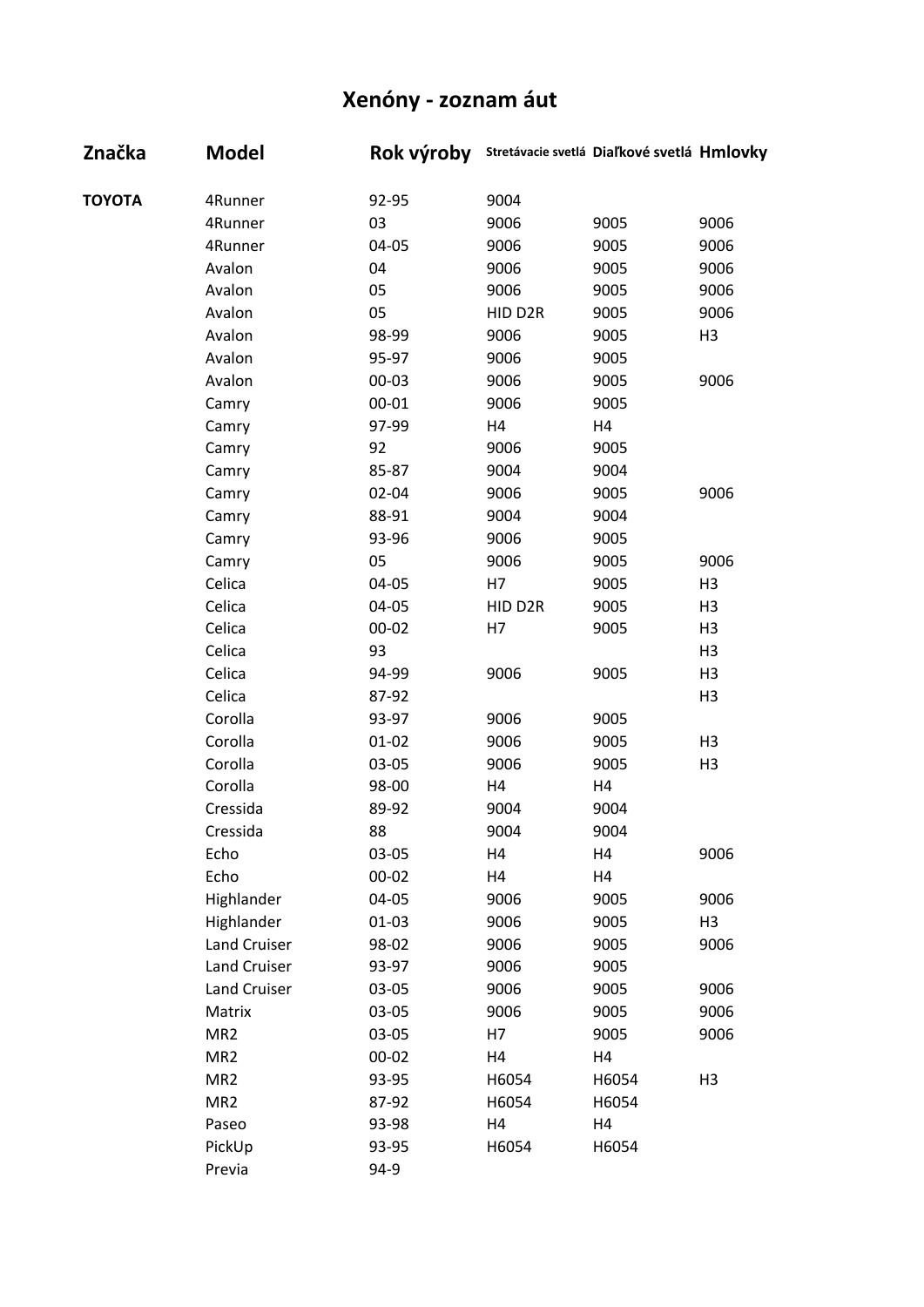| Značka            | <b>Model</b> |           | Rok výroby Stretávacie svetlá Diaľkové svetlá Hmlovky |      |                |
|-------------------|--------------|-----------|-------------------------------------------------------|------|----------------|
| <b>VOLKSWAGEN</b> | Beetle       | 03-05     | H1                                                    | H1   | H1             |
|                   | Beetle       | 03-05     | HID D2S                                               | H1   | H1             |
|                   | Beetle       | 98-02     | H1                                                    | H1   | H1             |
|                   | Cabrio       | 97-98     | H4                                                    | H4   | H <sub>3</sub> |
|                   | Cabrio       | 99        | 9006                                                  | 9005 | H <sub>3</sub> |
|                   | Cabrio       | 99        | H7                                                    | 9005 | H <sub>3</sub> |
|                   | Cabrio       | 99        | H4                                                    | H4   | H <sub>3</sub> |
|                   | Cabrio       | 02        | H7                                                    | H7   | H <sub>3</sub> |
|                   | Cabrio       | 95-96     | H4                                                    | H4   |                |
|                   | Cabrio       | $00 - 01$ | H7                                                    | 9005 | H <sub>3</sub> |
|                   | Corrado      | 90-94     | 9004                                                  | 9004 |                |
|                   | Eurovan      | 95-04     | H4                                                    | H4   | H <sub>3</sub> |
|                   | Eurovan      | 93        | 9004                                                  | 9004 | H <sub>3</sub> |
|                   | Fox          | 92-93     | 9004                                                  | 9004 |                |
|                   | Golf         | 97-98     | 9004                                                  | 9004 | H <sub>3</sub> |
|                   | Golf         | 95-96     | 9004                                                  | 9004 | H <sub>3</sub> |
|                   | Golf         | 93-94     | 9004                                                  | 9004 | H <sub>3</sub> |
|                   | Golf         | 99        | 9006                                                  | 9005 | H <sub>3</sub> |
|                   | Golf         | 99        | 9004                                                  | 9004 | H <sub>3</sub> |
|                   | Golf         | 00-02     | H7                                                    | H7   | H <sub>3</sub> |
|                   | Golf         | 88-92     | 9004                                                  | 9004 |                |
|                   | Golf         | 97-98     | 9006                                                  | 9005 | H <sub>3</sub> |
|                   | Golf         | 03-05     | H7                                                    | H7   | H <sub>3</sub> |
|                   | Golf         | 99        | H7                                                    | H7   | H <sub>3</sub> |
|                   | GTI          | $02 - 05$ | H7                                                    | H7   | H <sub>3</sub> |
|                   | GTI          | 88-92     | 9004                                                  | 9004 | H <sub>3</sub> |
|                   | GTI          | 95-96     | 9004                                                  | 9004 | H <sub>3</sub> |
|                   | GTI          | 97-98     | 9006                                                  | 9005 | H <sub>3</sub> |
|                   | <b>GTI</b>   | 66        | H7                                                    | H7   | H <sub>3</sub> |
|                   | GTI          | 97-98     | 9004                                                  | 9004 | H <sub>3</sub> |
|                   | GTI          | $00 - 01$ | H7                                                    | H7   | H <sub>3</sub> |
|                   | GTI          | 99        | 9006                                                  | 9005 | H <sub>3</sub> |
|                   | GTI          | 99        | 9004                                                  | 9004 | H <sub>3</sub> |
|                   | Jetta        | 97-98     | 9004                                                  | 9004 | H <sub>3</sub> |
|                   | Jetta        | 95-96     | 9004                                                  | 9004 | H <sub>3</sub> |
|                   | Jetta        | $01 - 05$ | 9007                                                  | 9007 | H <sub>3</sub> |
|                   | Jetta        | $01 - 05$ | 9007                                                  | 9007 | H <sub>3</sub> |
|                   | Jetta        | 00        | 9007                                                  | 9007 | H <sub>3</sub> |
|                   | Jetta        | 99        | H4                                                    | H4   | H <sub>3</sub> |
|                   | Jetta        | 99        | 9006                                                  | 9005 | H <sub>3</sub> |
|                   | Jetta        | 99        | 9007                                                  | 9007 | H <sub>3</sub> |
|                   | Jetta        | 97-98     | 9006                                                  | 9005 | H <sub>3</sub> |
|                   | Jetta        | 93-94     | 9004                                                  | 9004 |                |
|                   | Jetta        | 86-92     | 9004                                                  | 9004 |                |
|                   | Passat       | 98-00     | H7                                                    | H4   | H4             |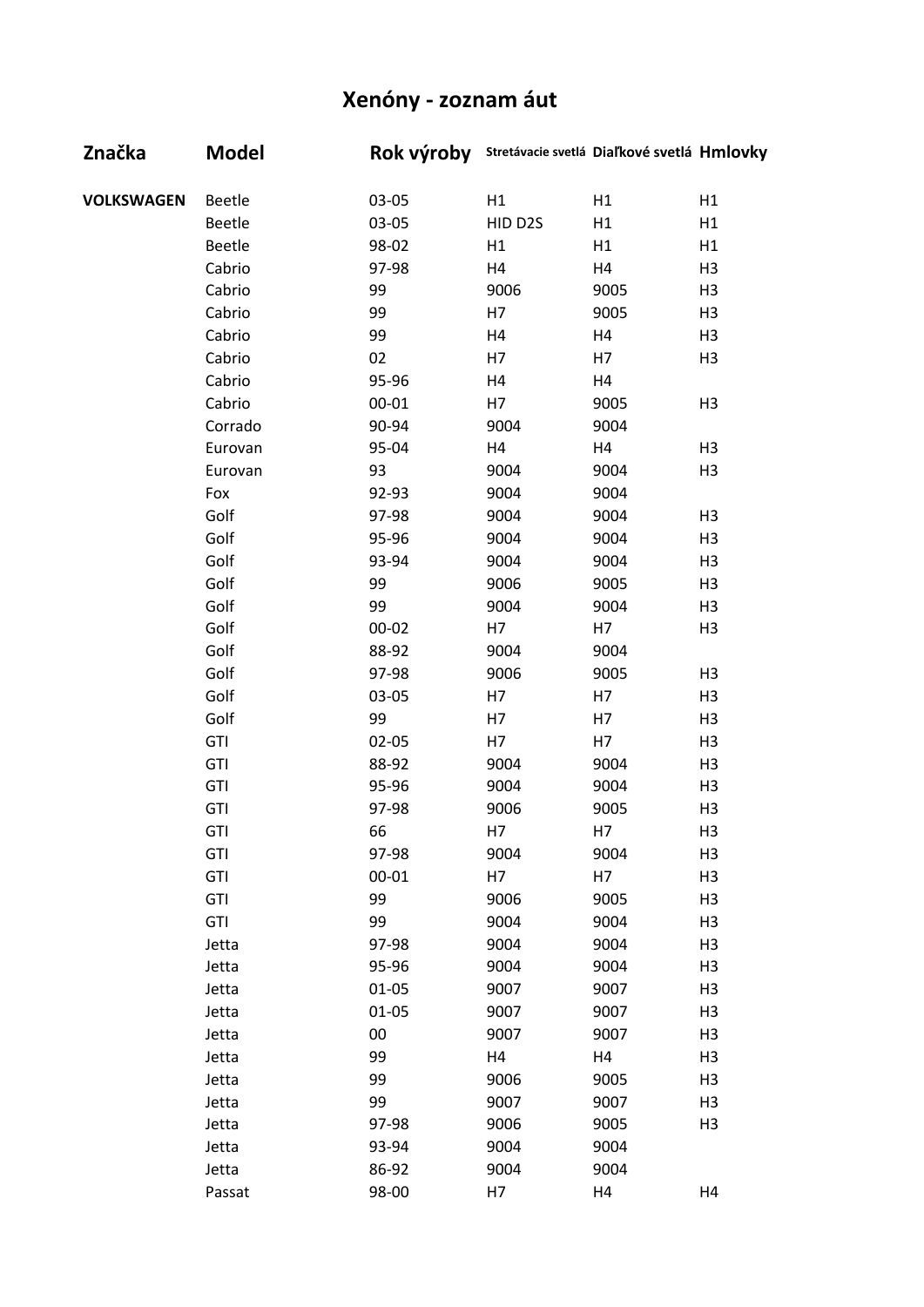| Značka            | Model      | Rok výroby Stretávacie svetlá Diaľkové svetlá Hmlovky |         |                |                |
|-------------------|------------|-------------------------------------------------------|---------|----------------|----------------|
| <b>VOLKSWAGEN</b> | Passat     | 95-97                                                 | 9006    | 9005           | H1             |
|                   | Passat     | 90-94                                                 | 9004    | 9004           |                |
|                   | Passat     | $01 - 02$                                             | H7      | H4             | H4             |
|                   | Passat     | $01 - 02$                                             | H7      | H7             | H <sub>3</sub> |
|                   | Passat     | 01                                                    | HID D2S | H7             | H <sub>3</sub> |
|                   | Passat     | $02 - 05$                                             | H7      | H7             | H <sub>3</sub> |
|                   | Passat     | $02 - 05$                                             | HID D2S | H7             | H <sub>3</sub> |
|                   | Phaeton    | 04-05                                                 | HID D1S | 9005XS         | H11            |
|                   | Touareg    | 04-05                                                 | H7      | H <sub>9</sub> | H11            |
|                   | Touareg    | 04-05                                                 | HID D1S | H7             | H11            |
| <b>VOLVO</b>      | 850        | 94                                                    | 9006    | 9005           |                |
|                   | 850        | 94                                                    | H4      | H4             |                |
|                   | 850        | 94                                                    | 9006    | 9005           |                |
|                   | 850        | 93                                                    | H4      | H4             |                |
|                   | 850        | 94                                                    | H4      | H4             |                |
|                   | 850        | 95-97                                                 | 9006    | 9005           | H <sub>3</sub> |
|                   | 850        | 97                                                    | 9006    | 9005           | H <sub>3</sub> |
|                   | 850        | 95-96                                                 | 9006    | 9005           | H <sub>3</sub> |
|                   | 940        | 92-93                                                 | 9004    | 9004           |                |
|                   | 940        | 94                                                    | 9004    | 9004           | 894            |
|                   | 940        | 94                                                    | 9004    | 9004           | 894            |
|                   | 940        | 95                                                    | 9004    | 9004           | 1156           |
|                   | 940        | 95                                                    | 9004    | 9004           | 1156           |
|                   | 940        | 91                                                    | 9004    | 9004           | 1156           |
|                   | 960        | 94                                                    | 9004    | 9004           | 894            |
|                   | 960        | 92-93                                                 | 9004    | 9004           | H3             |
|                   | 960        | 94                                                    | 9004    | 9004           | 894            |
|                   | 960        | 95                                                    | 9004    | 9004           | 1156           |
|                   | 960        | 95                                                    | 9004    | 9004           | 1156           |
|                   | 960        | 96                                                    | 9006    | 9005           | 1156           |
|                   | 960        | 97                                                    | 9006    | 9005           | H <sub>3</sub> |
|                   | 960        | 97                                                    | 9006    | 9005           | H <sub>3</sub> |
|                   | 960        | 96                                                    | 9006    | 9005           | 1156           |
|                   | C70        | 98                                                    | H7      | H7             | H1             |
|                   | C70        | 99-00                                                 | H7      | H7             | H1             |
|                   | C70        | $01 - 02$                                             | H7      | H7             | H1             |
|                   | C70        | 99-00                                                 | H7      | H7             | H1             |
|                   | C70        | 99-00                                                 | H7      | H7             | H1             |
|                   | C70        | $01 - 02$                                             | H7      | H7             | H1             |
|                   | C70        | 03-04                                                 | H11     | 9005           | H1             |
|                   | <b>S40</b> | 04                                                    | H7      | H7             | H <sub>3</sub> |
|                   | S40        | 05                                                    | HID D2S | 9005           | H11            |
|                   | S40        | $00 - 03$                                             | H7      | H7             | H <sub>3</sub> |
|                   | S40        | 05                                                    | H11     | 9005           | H11            |